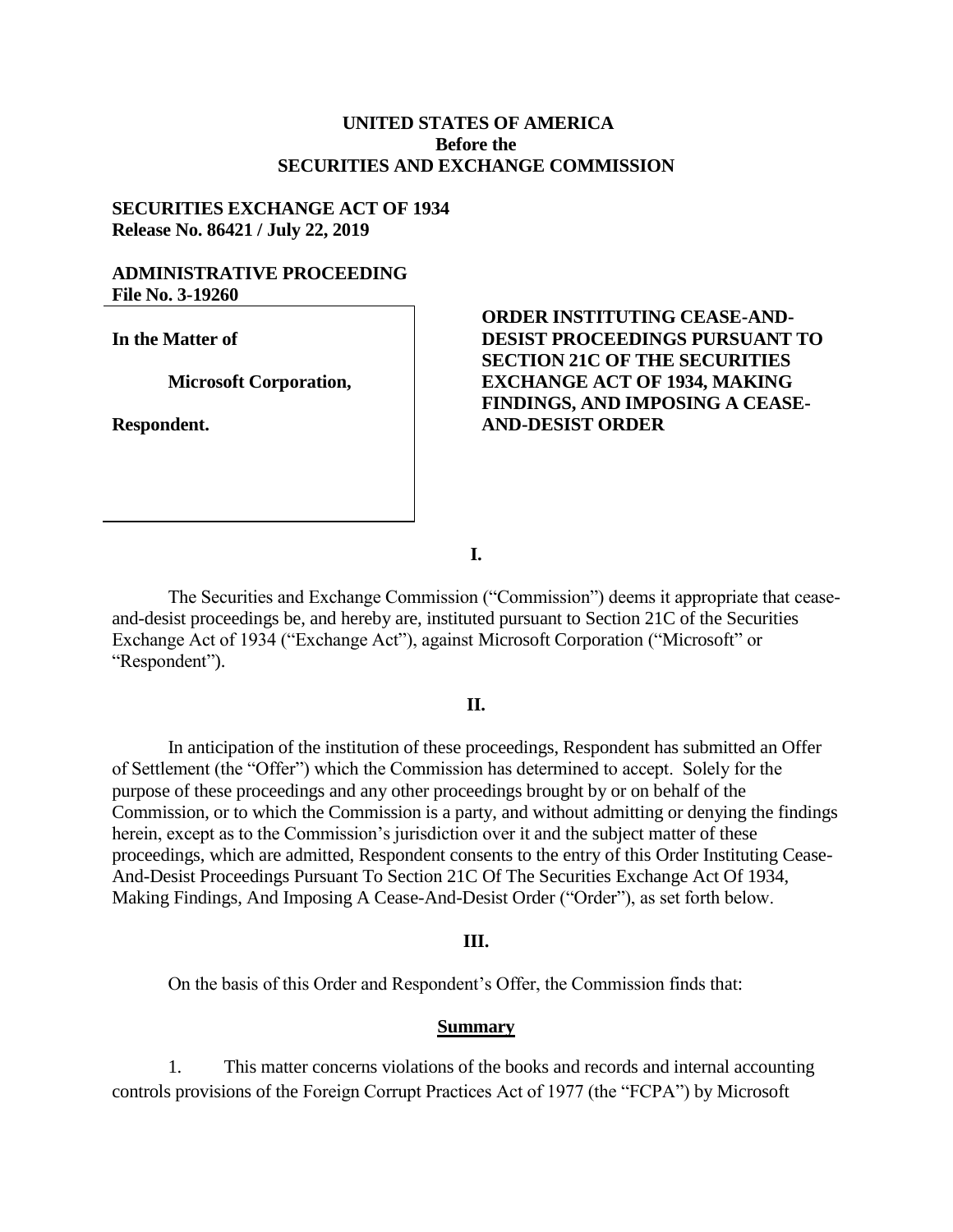Corporation, a technology and software solutions provider, related to its operations in Hungary, Saudi Arabia, Thailand and Turkey.

2. As described below, from at least 2013 through 2015, Microsoft's wholly-owned subsidiary in Hungary provided payments intended for foreign government officials in order to obtain business for Microsoft. The payments were made through third party vendors, consultants, distributors and resellers, including in circumstances where there was no evidence of any services provided by the third parties. Improper payments were also funded through excessive discounts that Microsoft's senior executives in Hungary approved based on vague justifications without ensuring they were passed on to the end government customers.

3. In addition, in 2014 executives in Microsoft's wholly-owned subsidiary in Turkey approved an excessive discount in a transaction involving an unauthorized third party in connection with a government tender in circumstances where there is no evidence of services provided by the third party. In addition, from 2012 through 2015 Microsoft's wholly-owned subsidiaries in Saudi Arabia and Thailand provided improper travel and gifts and other things of value to both foreign government officials and employees of non-government customers, respectively, through slush funds maintained by their third party vendors and resellers.

4. Microsoft failed to make and keep adequate documentation related to third party vendors, consultants, distributors and resellers and failed to devise and maintain a sufficient system of internal accounting controls throughout the relevant time.

# **Respondent**

5. Microsoft is a Washington state corporation headquartered in Redmond, Washington. Microsoft develops, licenses and supports a wide range of software and services, among other things. Microsoft's stock is registered with the Commission pursuant to Section  $12(b)$ of the Exchange Act, and publicly-traded on the NASDAQ. Microsoft sells and markets its software and services worldwide through wholly-owned subsidiaries. The financial results of Microsoft's wholly-owned subsidiaries are ultimately consolidated into Microsoft's financial statements.

# **Other Relevant Entities**

6. **Microsoft Magyarorszag Kft.** ("MS Hungary") is a direct, wholly-owned Microsoft subsidiary in Hungary.

7. **Microsoft Ireland Operations Limited ("MIOL")** is an indirect, wholly-owned subsidiary of Microsoft with headquarters in Dublin, Ireland. Microsoft assigned to MIOL the right to license Microsoft software to customers in certain countries in Europe, the Middle East and Africa.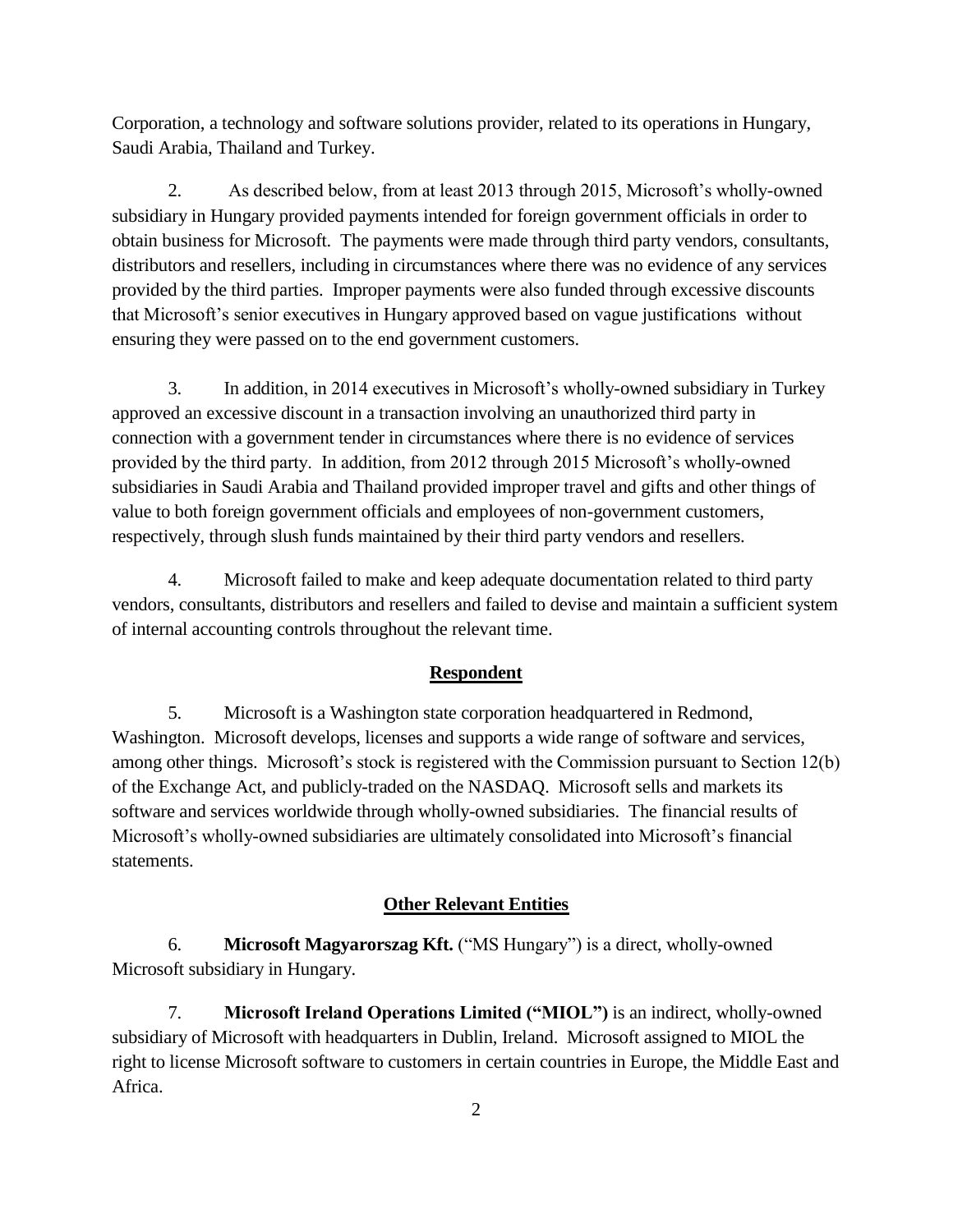8. **Microsoft Arabia** ("MS Saudi Arabia") is an indirect, wholly-owned Microsoft subsidiary in Saudi Arabia.

9. **Microsoft Bilgisayar Yazilim Hizmetleri Limited Sirketi** ("MS Turkey") is an indirect, wholly-owned Microsoft subsidiary in Turkey.

10. **Microsoft Thailand Ltd.** ("MS Thailand") is an indirect, wholly-owned Microsoft subsidiary based in Thailand.

### **Facts**

## **Microsoft's Sales Model**

11. In many overseas markets, Microsoft sells its software licenses, in certain volumelicensing programs, through distributor and/or third party resellers called a Licensing Solution Partner ("LSP"). The LSPs are supposed to be authorized and approved by Microsoft. The third parties purchase the licenses and other products from Microsoft regional entities, such as MIOL, to sell to end customers, sometimes through additional third party vendors.

12. Microsoft does not directly enter into contracts with end customers. Instead, in certain foreign countries, a separate Microsoft subsidiary, MIOL, enters into framework licensing agreements with Microsoft's government end customers. The framework licensing agreement sets forth the terms and conditions for Microsoft license purchases and usage by the government end customers. Typically, after a government end customer issues a tender, LSPs submit bids, and the winning bidder purchases the licenses from MIOL for resale to the end customer. The end customer and the LSP then sign a separate supply agreement reflecting, among other things, the final price and other terms agreed between the LSP and the end customer.

13. Microsoft maintains estimated retail prices for its software. Government and other large customers often expect to receive discounts from the estimated retail prices because of their size and negotiating power. To ensure consistent pricing with its LSPs in tenders, MIOL offers a standard discounted sale price to approved LSPs which reflected a built in margin. When bidding in a tender, LSPs can lower their price offered to end customers to be competitive. Microsoft also allows for additional discounts with its LSPs under certain circumstances and with certain approvals. Discounts above certain thresholds must be approved by Microsoft's Business Desk, which had employees around the world. Microsoft expected that any additional approved discounts be passed on to the end customers.

14. In addition to licensing software, Microsoft also sells consulting and other services to help customers develop, deploy and manage its server and desktop solutions and provides training and certification on various Microsoft products. Microsoft's subsidiaries routinely subcontract with third parties to provide these services.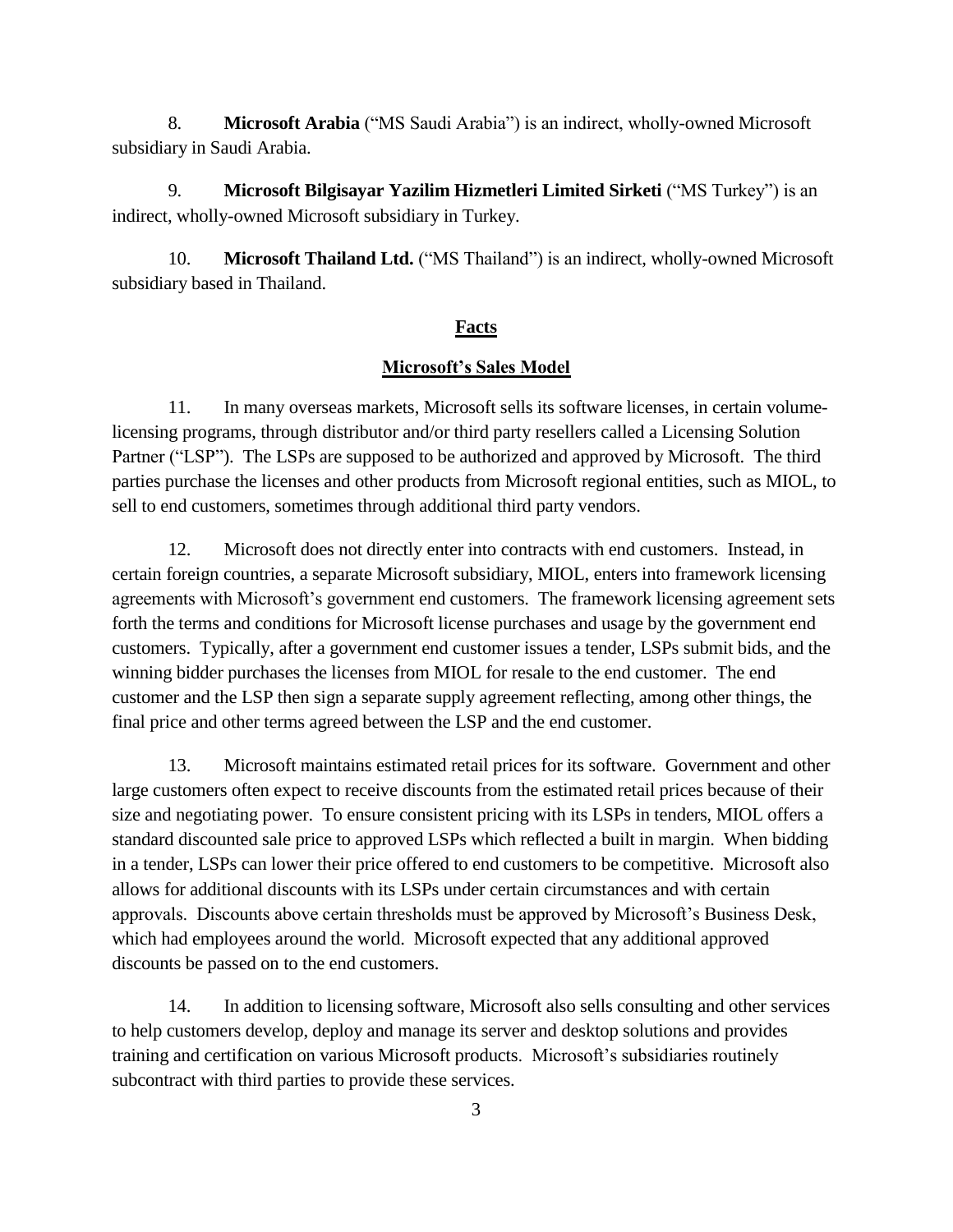15. Under Microsoft's policies and procedures, Microsoft employees were required to record details of all sales transactions accurately, including prices, discounts and justification for any additional discount requests beyond the standard. For services transactions, Microsoft's policies required that employees and subcontractors accurately record their time worked on a project in Microsoft's internal timekeeping system.

## **Hungary**

### *Licensing Transactions*

16. Between 2014 and 2015, MS Hungary managers and employees obtained approval for discounts to LSPs on licensing transactions that were not passed on in full to Microsoft's government customers in Hungary. To obtain approval for the discounts, MS Hungary employees provided false justifications to support the need for the discounts. Microsoft did not have sufficient procedures in place to determine whether the discount requests were legitimate and whether the approved discounts were being passed on to end customers. The excess discounts generated funds that were used to make improper payments funneled through Microsoft's LSPs and other third parties. As a result of the improper payments, Microsoft obtained \$13,780,733 in business. An example of the deals is below:

#### a. *NAV Select Plus Agreement*

17. On February 10, 2014, NAV, Hungary's National Tax and Customs Administration launched a public tender for Microsoft desktop licenses. MS Hungary employees discussed, and were aware of, NAV's anticipated budget before the tender launched. In anticipation of the tender, in December 2013, MS Hungary employees asked Microsoft's Business Desk for a "one time" 27.85% discount beyond the standard discount. As a justification for the discount, the MS Hungary employees cited, without support, competition with other bidders, end customer price sensitivity, and the possibility of winning related services contracts. The Business Desk approved the request as long as the purchase occurred before Microsoft's March 31 third quarter end.

18. When the tender was unexpectedly cancelled, MS Hungary's General Manager emailed the owner and General Manager at one of MS Hungary's LSPs with respect to rescheduling the tender that "NAV's license order is very important by the end of March" (the end of Microsoft's quarter) and "in case you have influence, please push it!" The General Manager of the LSP replied by asking if the LSP could "get involved." Two days later, on March 17, 2014, an MS Hungary employee asked MS Hungary's General Manager to contact an official in Hungary's Ministry of National Development for help re-launching the tender to meet Microsoft's March 31 third quarter end. Three days later, on March 20, 2014, the MS Hungary employee confirmed in an email to MS Hungary's General Manager that "a positive decision was made yesterday." NAV re-launched the tender on March 25, 2014.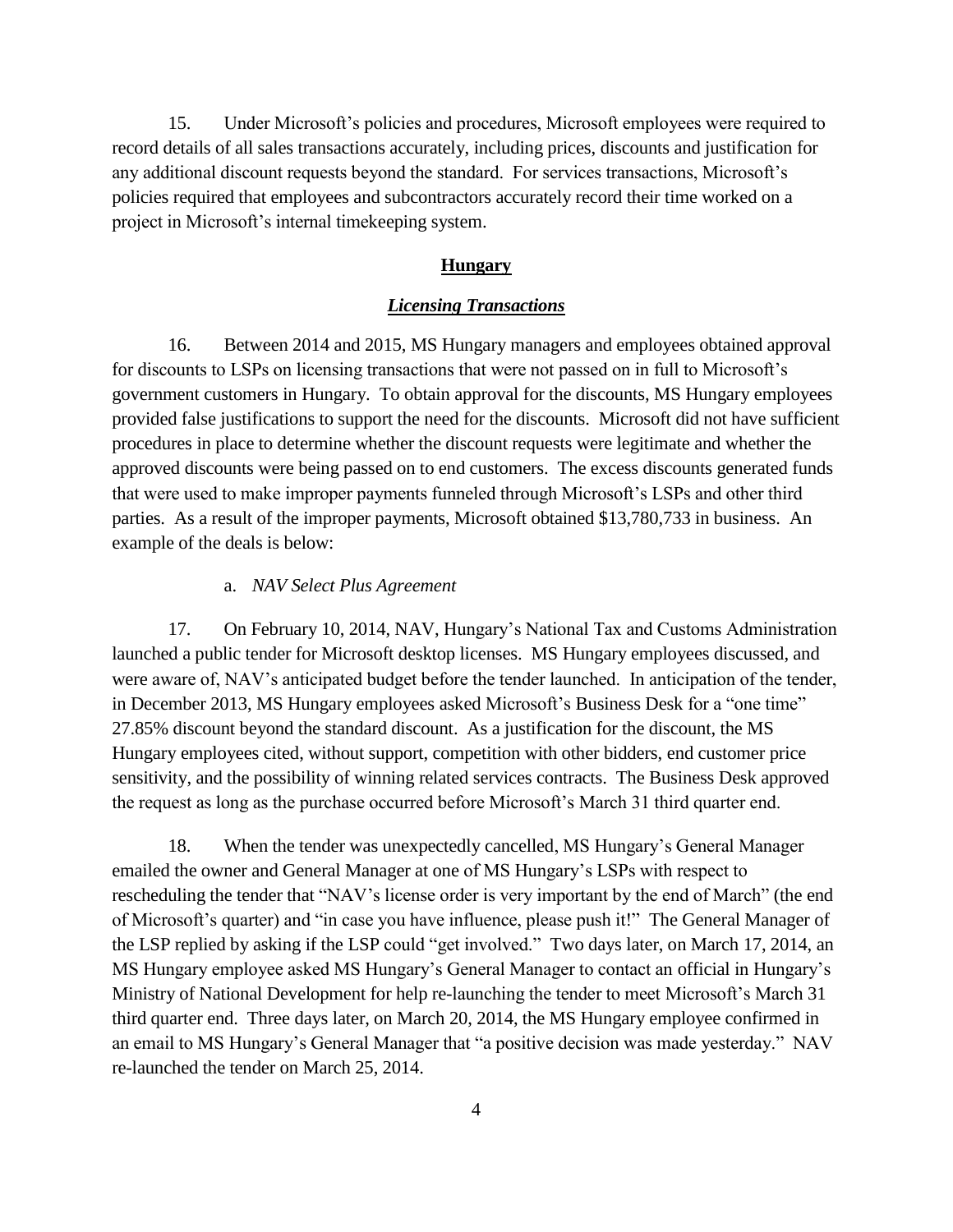19. Ultimately, on April 25, 2014, NAV announced as the winner of the tender for Microsoft licenses the LSP that had been asked to use his influence to get the tender re-launched. However, MIOL sold the licenses to a *different* LSP who did not bid in the tender. The LSP who won the tender eventually resold the licenses to NAV, without passing on to NAV the full amount of the additional discount, for a total gross margin of approximately  $\epsilon$ 1.06 million, a portion of which was used to fund improper payments to government officials to re-launch the tender.

## b. *ORFK Select Plus Agreement*

20. On September 1, 2014, ORFK, Hungary's National Police, an agency under the Ministry of the Interior, launched a public tender for desktop licenses. Bids were due two weeks later, on September 15, 2014. MS Hungary knew ORFK's budget and discussed it as early as February 2014, long before the tender launched.

21. In March 2014, MS Hungary employees requested and the Business Desk approved a discount of 28.3% above the standard discounted price. To justify the discount, MS Hungary employees cited, without support, the same justifications in the NAV deal: competition, end customer price sensitivity and the possibility of additional new business for related services. The justifications for the discount were false. In June 2014, the Business Desk approved a further discount, bringing the total discount to 31.53%. The Business Desk conditioned the discount on the deal closing before the end of Microsoft's fiscal year on June 30.

22. On June 27, 2014 (months before the tender was launched and days before Microsoft's fiscal year end) a Microsoft LSP purchased licenses from MIOL for the deal for approximately  $\epsilon$ 2.2 million. On September 1, 2014, ORFK launched the tender for the Microsoft license purchase. A different third party, not approved as a Microsoft LSP (and not the entity that purchased the licenses from MIOL in June), won the tender and signed the agreement with ORFK. Microsoft's records do not reflect why the third party was involved in the deal and what service if any they provided. However, the LSP resold the licenses to the third party who sold them to the end customer for a total gross margin of  $\epsilon$ 1.56 million. The justifications provided to Microsoft's Business desk to secure the additional discounts were false and the discounts sought by MS Hungary employees were not passed on to the end government customer. Instead, the additional margin was used to fund improper payments to win the business for Microsoft.

### *Service Engagements*

23. From 2014 through 2015, MS Hungary paid third party subcontractors to provide services in connection with MS Hungary consulting service engagements provided to Hungarian government end customers. However, for some subcontractors, Microsoft records do not reflect what services, if any, they provided and MS Hungary employees admitted that certain subcontractors falsely recorded work performed on various engagements. MS Hungary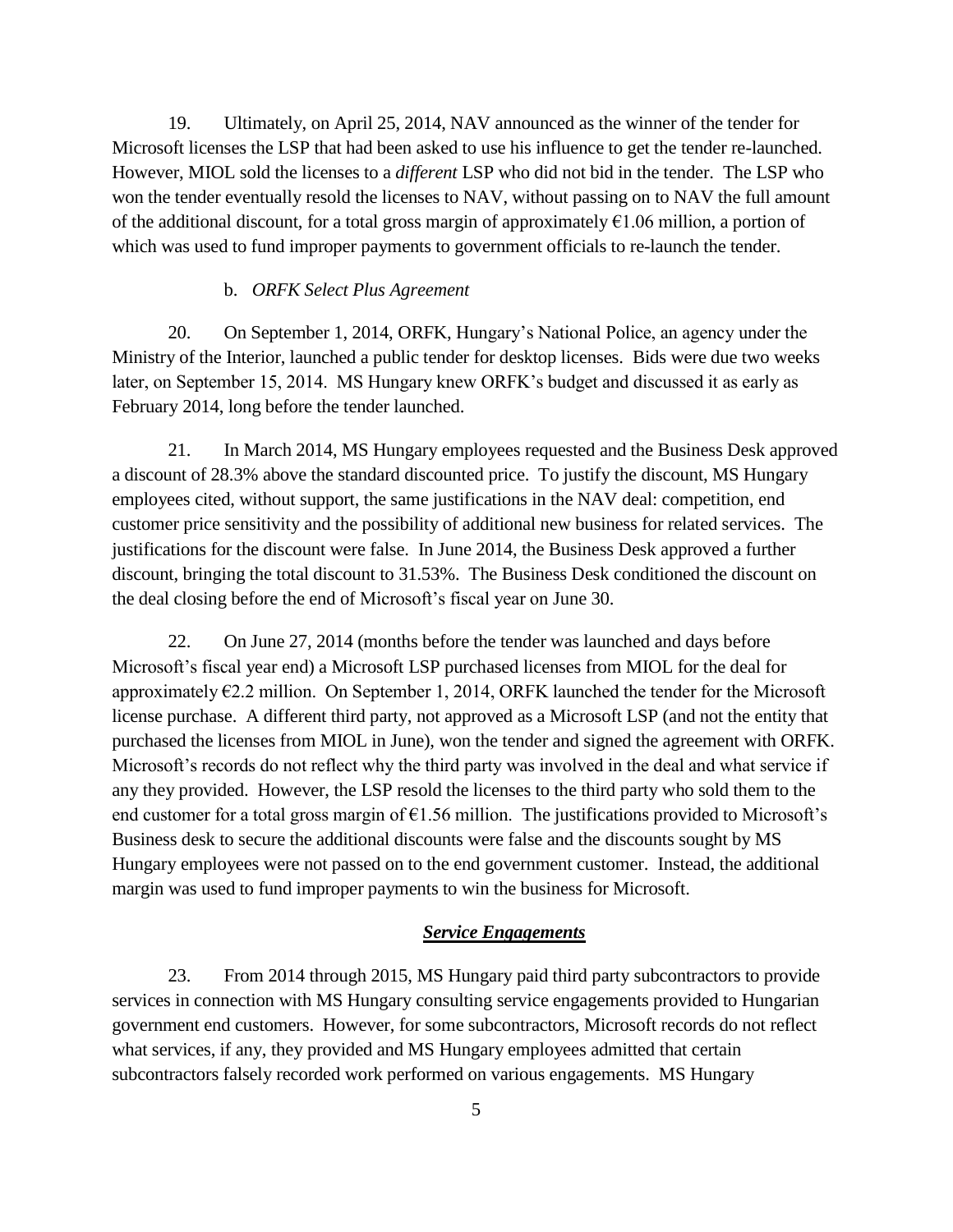inaccurately recorded the work provided as legitimate transactions in its books and records. Moreover, MS Hungary employees and subcontractors falsely recorded their purported work performed on various service engagements in Microsoft's timekeeping system. For example:

## a. *ORFK*

Between March 2014 and April 2015, MS Hungary entered into two separate agreements to provide services to ORFK. MS Hungary subcontracted work on both projects to third parties. With respect to two of the third parties, there is little evidence of what work they performed on the projects. For one of the third parties, what work might have been performed is reflected in timekeeping records that contain false entries, including for work claimed to have been performed prior to MS Hungary and ORFK entering into a contract, a direct violation of Microsoft's policies.

b. *NAV*

In 2014, MS Hungary entered into two service agreements with NAV. One of the service engagements involved a subcontractor, specifically requested by NAV officials, that was a new vendor in Microsoft's systems and for which Microsoft conducted no due diligence. An inflated margin was built into the contract and paid to the vendor, which MS Hungary employees tracked on a spreadsheet. Despite concerns raised by MS Hungary employees about the competence of the vendor, one employee stated that they could not replace the vendor because "[it] is not simply a partner; it is THE PARTNER" (emphasis in original). The other service engagement involved a different subcontractor for whom there is no evidence that any services were provided.

c. *OFI*

In 2014 and 2015, MS Hungary provided services to OFI, the Hungarian Office for Education. The engagement had four phases and generated approximately \$3.5 million in revenue for MS Hungary. As part of the project, MS Hungary subcontracted with a third party entity to provide certain consulting services. The individual who supplied these consulting services was at the same time employed by OFI. Microsoft records do not reflect any due diligence conducted on the third party or the government employee. To further conceal the conduct, work performed by the vendor/government employee was entered into Microsoft's time keeping records under a false name, which MS Hungary employees never questioned.

## **Saudi Arabia**

24. Between 2012 through 2014, employees in Microsoft's Saudi Arabian subsidiary diverted at least \$440,000 of funds, intended to be used for marketing and developing business proposals with Microsoft's partners, to a slush fund that was used to pay travel expenses for Saudi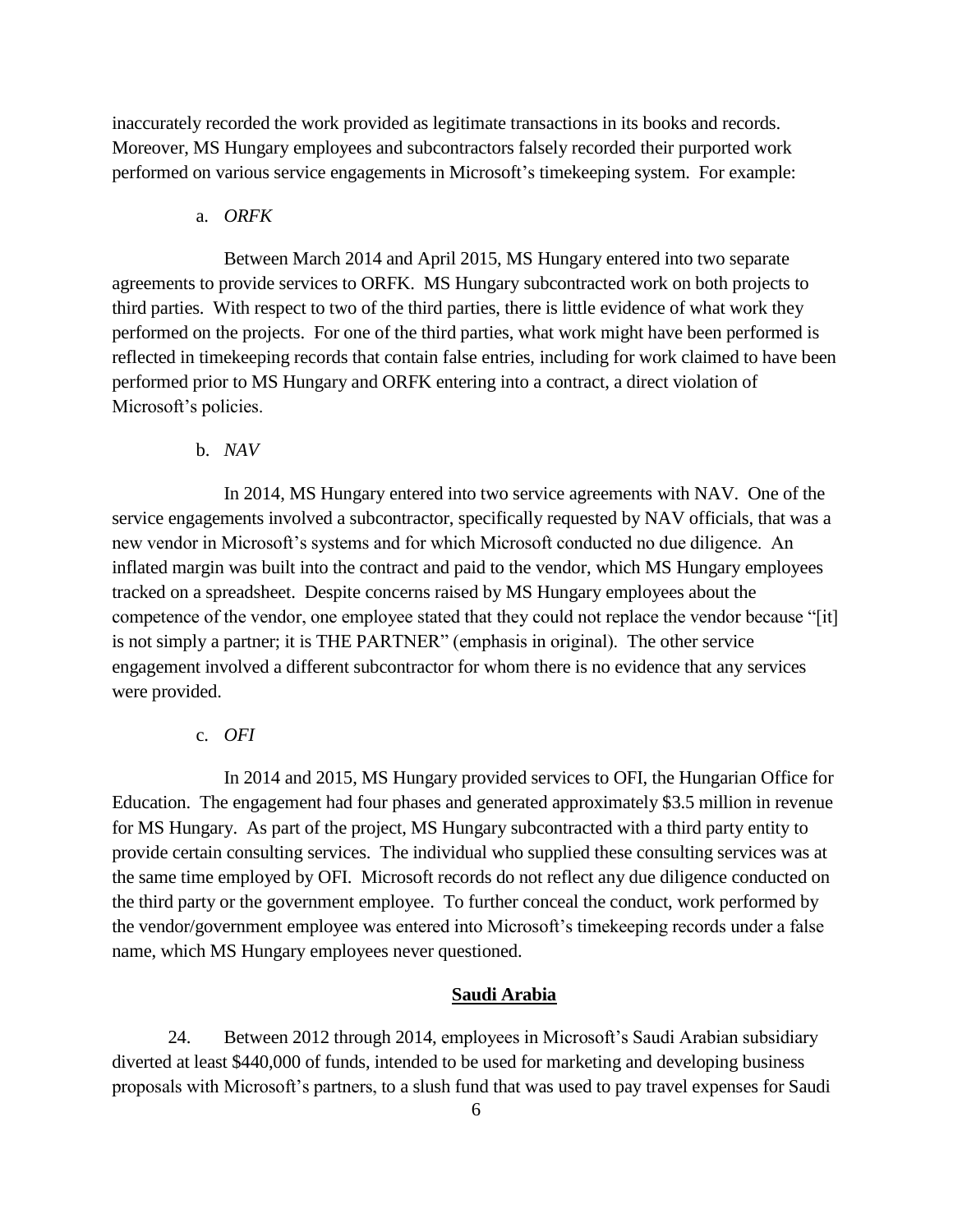government employees and for gifts, furniture, laptops, tablets and other equipment for government agencies. MS Saudi Arabia funded the slush fund through larger than usual discounts and payments to two of its vendors and two of its LSPs. The fund was maintained by two of Microsoft's vendors, who disbursed it at the direction of MS Saudi Arabia employees. The vendors received a payment for serving as the conduit for purchasing the gifts and arranging the travel. While Microsoft records do not accurately reflect the total amount and use of the funds, approximately \$270,000 was used to pay for travel by government customers and approximately \$35,000 for gifts and other services for government customers. Additionally, approximately \$130,000 was paid for commissions and service fees to the vendors for their roles.

### **Thailand**

25. Between January 2013 and April 2015, a MS Thailand employee along with an employee of a MS Thailand LSP provided more than \$100,000 in gifts and travel to employees of non-government banking customers while MS Thailand was engaged in business with the end customers.

26. Specifically, an employee of a MS Thailand LSP established an account funded through discounts provided by Microsoft on transactions, ostensibly to pay for training MS Thailand end customers on Microsoft's software. However, instead of using the money for training, the MS Thailand employee and the MS Thailand LSP employee used the proceeds to purchase technology equipment and pay for travel for employees of MS Thailand's nongovernment end customers. As part of this scheme, the MS Thailand employee would direct the MS Thailand LSP employee to submit a false purchase order for "training" to one of MS Thailand's training vendors. The vendors would submit an invoice in connection with the purchase order that would then be paid from the training account held at the LSP. As with Saudi Arabia, the vendors received a "commission" payment "fee" for providing the false purchase order.

## **Turkey**

27. In July 2014, Turkey's Ministry of Culture issued a public tender for Microsoft licenses and related services. The tender was awarded to a system integrator that was not an authorized MS Turkey LSP. An MS Turkey employee did not disclose the role of the system integrator in the transaction, and instead directed an authorized LSP to work on the transaction with the system integrator. The MS Turkey employee also negotiated the payments terms between the system integrator and LSP. In connection with the deal, MS Turkey approved an additional 7% discount on the transaction beyond the standard discount. Microsoft's records do not reflect what services, if any, the system integrator provided, and the authorized reseller informed Microsoft that it provided the services on the transaction. Moreover, there is no evidence the additional discount was passed on to the government customer.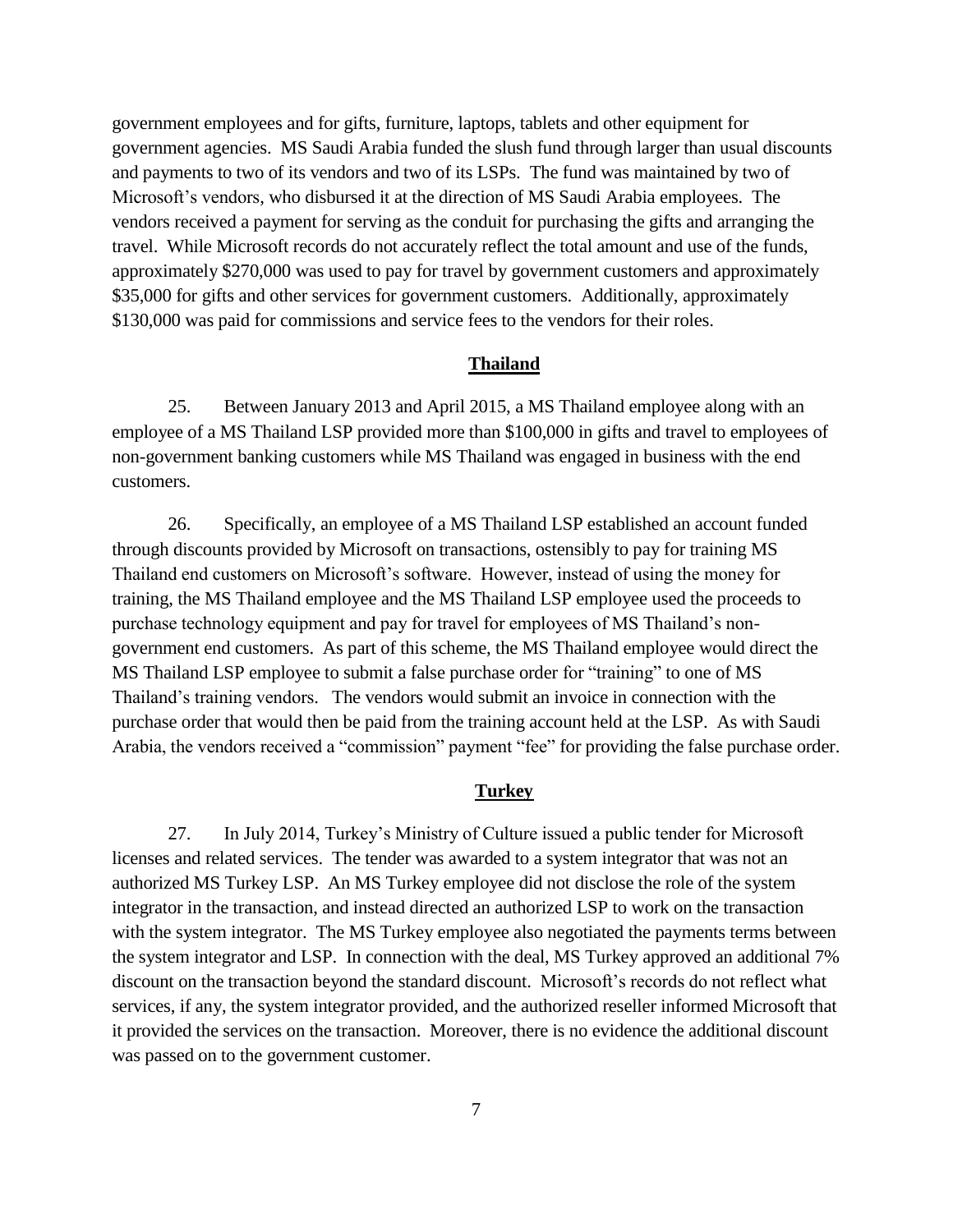# **Legal Standards and Violations**

28. As a result of the conduct described above, Microsoft violated Section  $13(b)(2)(A)$ of the Exchange Act, which requires issuers to make and keep books, records and accounts which, in reasonable detail, accurately and fairly reflect their transactions and dispositions of the assets of the issuer.

29. As a result of the conduct described above, Microsoft also violated Section 13(b)(2)(B) of the Exchange Act, which requires issuers to devise and maintain a system of internal accounting controls sufficient to provide reasonable assurances that (i) transactions are executed in accordance with management's general or specific authorization; (ii) transactions are recorded as necessary (I) to permit preparation of financial statements in conformity with generally accepted accounting principles or any other criteria applicable to such statements, and (II) to maintain accountability for assets; (iii) access to assets is permitted only in accordance with management's general or specific authorization; and (iv) the recorded accountability for assets is compared with the existing assets at reasonable intervals and appropriate action taken with respect to any differences.

30. Under 21C(a) of the Exchange Act, the Commission may impose a cease-and-desist order upon any person who is violating, has violated, or is about to violate any provision of the Exchange Act or any regulation thereunder, and upon any other person that is, was, or would be a cause of the violation, due to an act or omission the person knew or should have known would contribute to such violation.

# **Non-Prosecution Agreement**

31. MS Hungary has entered into a three-year non-prosecution agreement with the United States Department of Justice that acknowledges responsibility for conduct relating to certain findings in the Order.

## **Non-Imposition of a Civil Penalty**

32. Microsoft acknowledges that the Commission is not imposing a civil penalty based upon the imposition of an  $$8,751,795$  criminal penalty as part of MS Hungary's resolution with the Department of Justice.

## **Microsoft's Remedial Efforts and Cooperation**

33. In determining to accept the Offer, the Commission considered remedial acts undertaken by Respondent and cooperation afforded the Commission staff. Microsoft's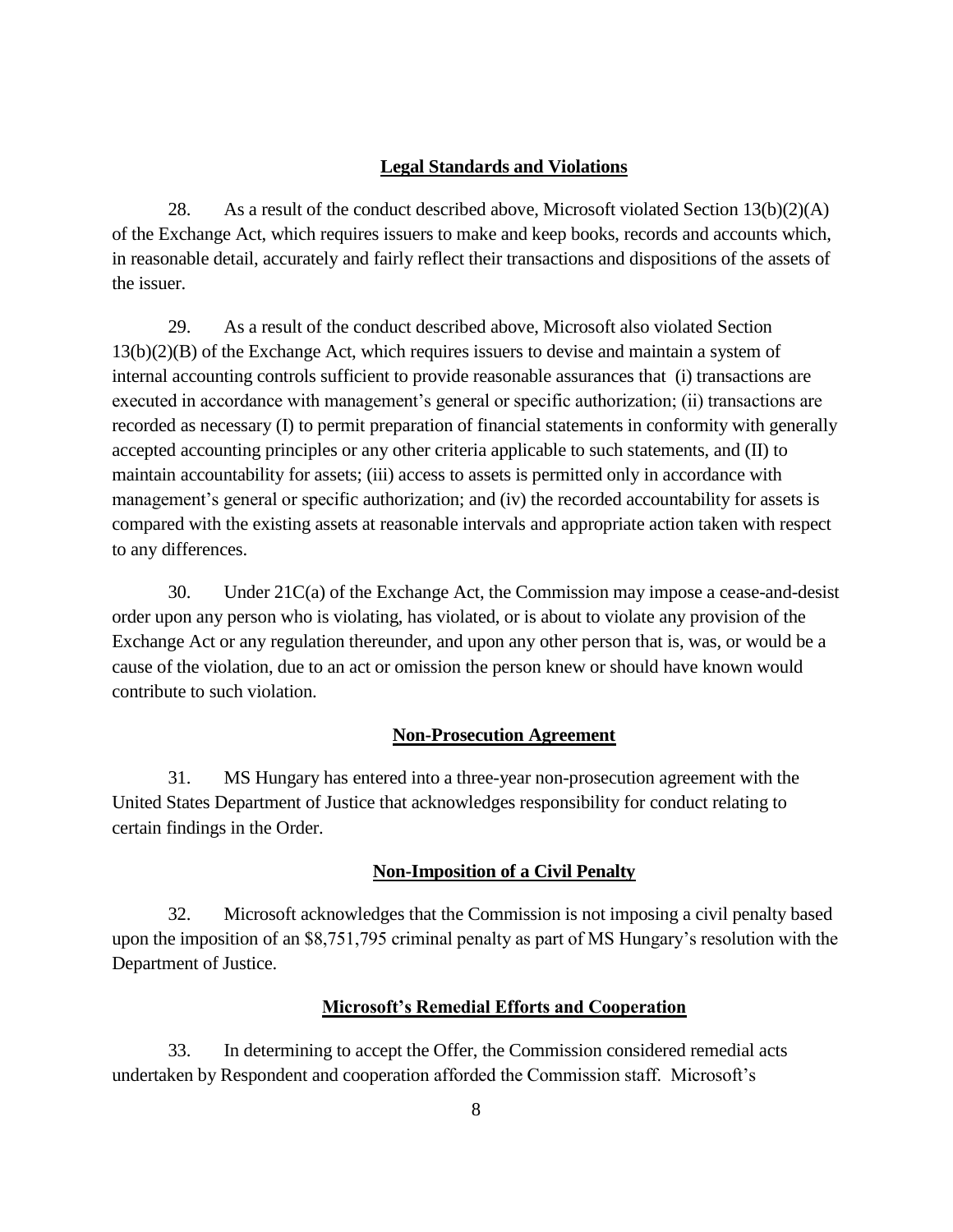remediation included enhancing its internal accounting controls and compliance programs, taking disciplinary action against four MS Hungary employees, terminating four Hungarian licensing partners, enacting new discount transparency and pass-through requirements, creating an expanded transaction monitoring initiative at the regional level, and developing and using data analytics to help identify high-risk transactions. Microsoft's cooperation included timely sharing of facts developed during the course of an internal investigation and voluntarily producing and translating documents.

#### **IV.**

In view of the foregoing, the Commission deems it appropriate to impose the sanctions agreed to in Respondent Microsoft's Offer.

Accordingly, it is hereby ORDERED that:

A. Pursuant to Section 21C of the Exchange Act, Respondent Microsoft cease and desist from committing or causing any violations and any future violations of Sections 13(b)(2)(A) and 13(b)(2)(B) of the Exchange Act.

B. Respondent shall, within 10 days of the entry of this Order, pay disgorgement of \$13,780,733 and prejudgment interest of \$2,784,417.92 to the Securities and Exchange Commission for transfer to the general fund of the United States Treasury, subject to Exchange Act Section 21F(g)(3). If timely payment is not made, additional interest shall accrue pursuant to SEC Rule of Practice 600.

Payment must be made in one of the following ways:

- (1) Respondent may transmit payment electronically to the Commission, which will provide detailed ACH transfer/Fedwire instructions upon request;
- (2) Respondent may make direct payment from a bank account via Pay.gov through the SEC website at http://www.sec.gov/about/offices/ofm.htm; or
- $(3)$  Respondent may pay by certified check, bank cashier's check, or United States postal money order, made payable to the Securities and Exchange Commission and hand-delivered or mailed to:

Enterprise Services Center Accounts Receivable Branch HQ Bldg., Room 181, AMZ-341 6500 South MacArthur Boulevard Oklahoma City, OK 73169